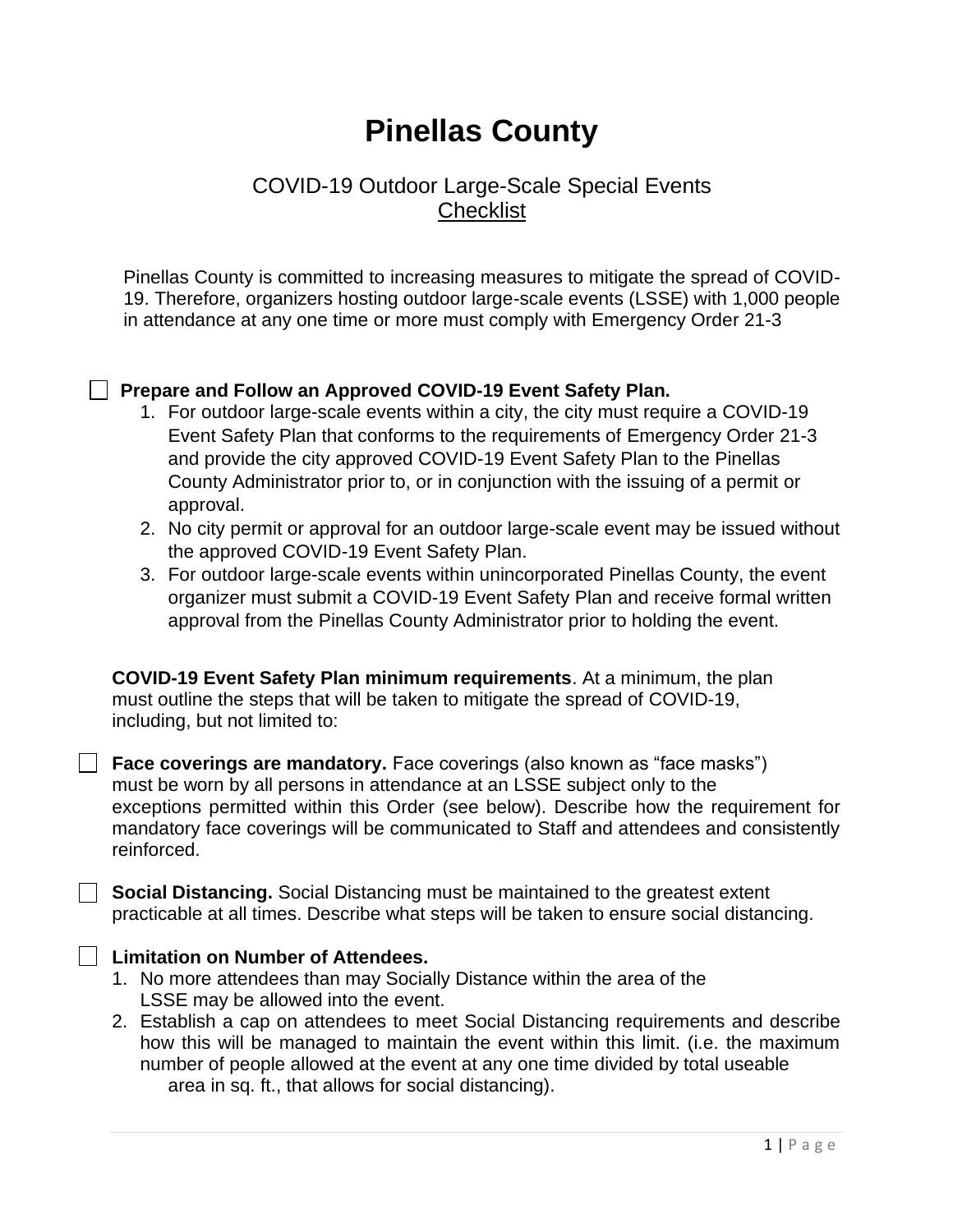- 3. Organizers should continue to assess, based on current conditions, whether to postpone, cancel, or significantly reduce the number of attendees for LSSEs.
- 4. Provide a site map with dimensions that allows for the ability to determine:
	- o Total event area square footage;
	- o Location and dimensions of all entrances, exits, booths, stages, activities, facilities, bathrooms, or vendors will be, including queue areas at which gatherings or lines might be expected to form.

#### **Ingress/Egress, Access Control, and Line Queuing**.

- 1. Describe how activities, including arrival and departure from the event, will be managed in compliance with the face covering and social distancing measures.
- 2. Where distancing of at least 6 feet cannot be maintained between people physical barriers should be used to help reduce the risk of transmission. Show any such barriers on the site map.
- 3. Describe strategies to address the following requirements:
	- o Establish separate entry and exit points. Describe how there has been considered and implemented width to allow for free movement, queue markings, and provision of handwashing and sanitizing stations.
	- o Minimize queuing. Encourage pre-purchase of tickets and ensure sufficient ticket sellers and food, beverage or goods vendors to prevent long lines for which adequate room for queuing in the space available may be accomplished while maintaining Social Distancing.

**Screening and Sick Persons.** No person displaying COVID-19 symptoms (such as fever, cough or shortness of breath, sore throat or tiredness) should attend the event. Event organizers are required to screen Staff and attendees for COVID-19 symptoms prior to or before entering the event.

- 1. Describe how you will advise Staff and attendees who are displaying COVID-19 symptoms (such as fever, cough or shortness of breath, sore throat or tiredness) not to attend the event. Will refunds for non-attendance to encourage the unwell to stay home be offered?
- 2. Identify a specific person or office to whom Staff and attendees should report if they become unwell during the event.
- 3. Describe what protocol will be taken in the event that anyone appears at the event displaying COVID-19 symptoms.

#### **Signage and Communication of Requirements.**

- 1. Signs must be posted, at a minimum, be at all entry points and the entrances to all bathroom facilities that reflect the requirements for mandatory face masks, social distancing, and advising those that are sick to stay home. Signs must be not smaller than 11" x 17".
- 2. Describe or provide any additional signage to be placed throughout the event that discourages attendees from gathering in any one area of the event and encourages attendees to remain at least 6 feet from others when moving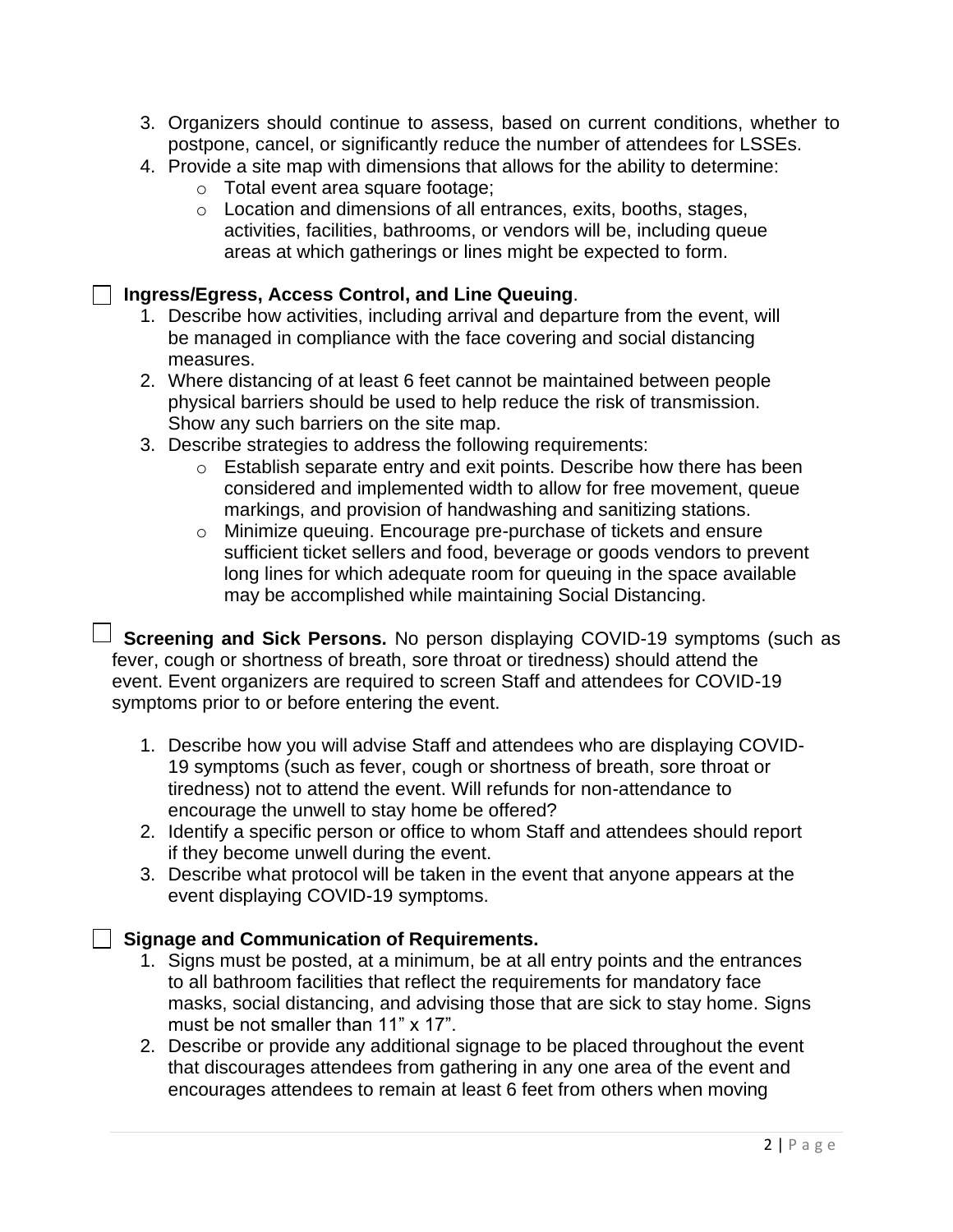through the event.

- 3. Describe how you will ensure communication with Staff and attendees to ensure Staff and attendees know what their responsibilities are.
- 4. Describe how the event will promote these measures and requirements when advertising the event or ticket sales.

# **Sanitation and Disinfection Requirements**.

- 1. Describe your process and schedule to ensure that all frequently touched objects and surfaces will be cleaned and disinfected on an ongoing basis. At a minimum the sanitization and disinfection plan must provide for:
	- o Frequently during the event provide for cleaning and disinfection of high touch surfaces such as door handles, handrails and counters and shared facilities, including bathrooms.
	- o A regular cleaning routine should be in place for all other areas within the event. Refer to the CDC Guidance for Cleaning and Disinfecting https://www.cdc.gov/coronavirus/2019 ncov/community/disinfectingbuildingfacility. html?CDC\_AA\_refVal=https%3A%2F%2Fwww.cdc.gov%2Fcorona virus%2F2019-ncov%2Fcommunity%2Fcleaning-disinfecting-decisiontool. html.
	- o Identify what Staff is responsible for this cleaning and disinfection.
	- $\circ$  Identify what sanitation supplies will be provided, where and how frequently they will be replenished.
- 2. Describe how you will provide training on sanitation practices to Staff and ensure they have access to sufficient supplies to accomplish the sanitization and disinfection plan. At a minimum Staff must know and be trained to:
	- $\circ$  Frequently wash hands with soap and water e.g. after going to the bathroom, after handling money, before and after eating and after touching face or hair.
	- o Avoid touching eyes, mouth and nose.
	- $\circ$  Wash hands with soap and water or use a hand sanitizer at the beginning of their shift and before commencing a new activity.
	- o Not attend work if they are not feeling well.
	- o Describe how you will provide sanitization information to attendees which must at a minimum include advice to wash hands with soap and water or use hand sanitizer upon entering an event, and to frequently wash hands with soap and water or use hand sanitizer during the event.
	- $\circ$  Describe payment options to be utilized during the event for ticketing, vendors, or activities. Promote cashless payments. However, if cash is exchanged, require those handling cash to wash hands with soap and water, or use hand sanitizer after handling money. Sanitize any pens, or hard surfaces between each use.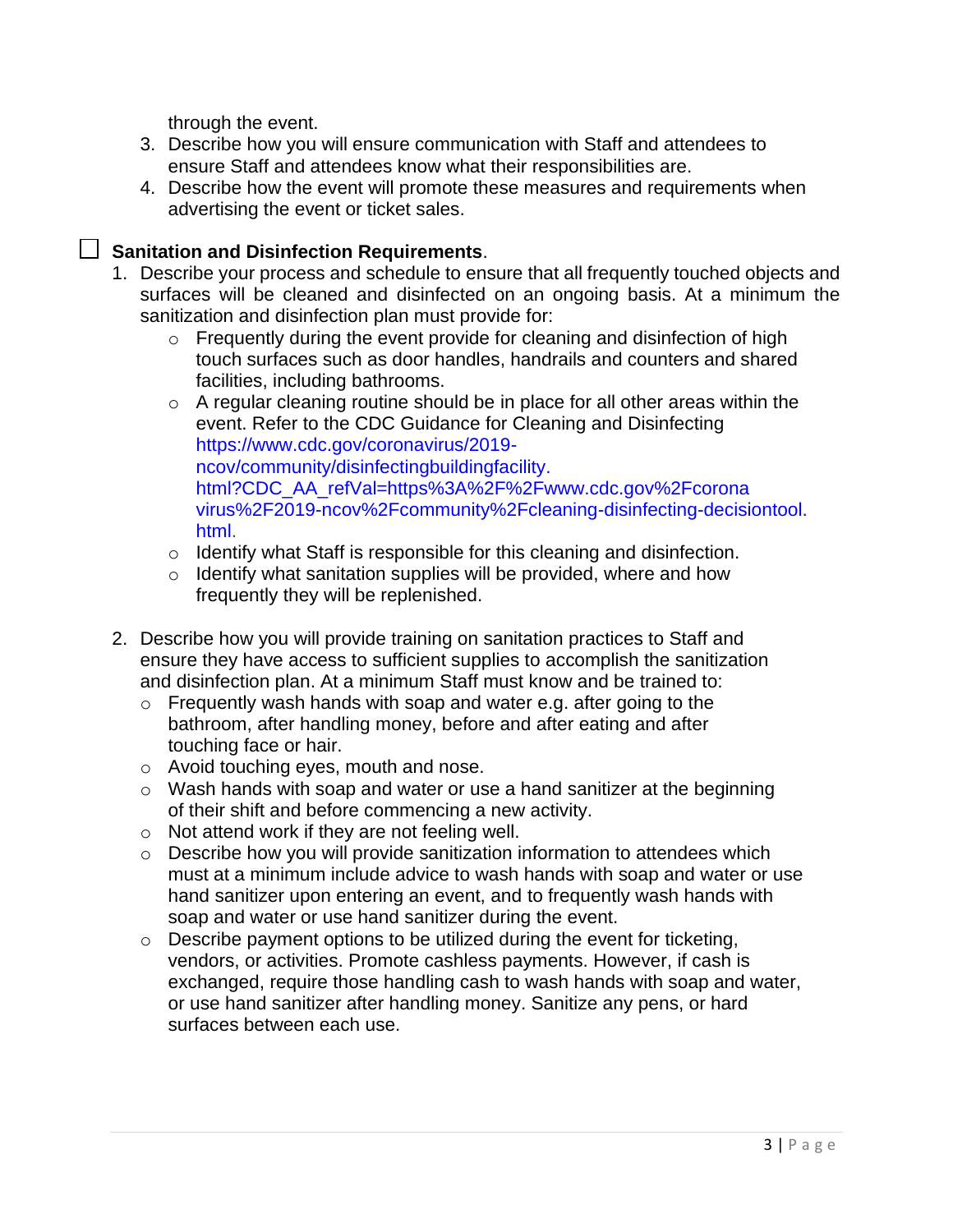### **Enforcement of Requirements**.

- 1. Develop and describe clearly defined protocols to ensure adherence to Social Distancing, face covering and sanitation measures by all Staff and attendees.
- 2. What steps will be taken should someone not comply?
- 3. Identify the person at the event who is responsible for monitoring the event and ensuring procedures and measures identified in the COVID-19 Event Safety Plan are implemented and followed during the event. This person is designated as the COVID-19 Event Safety Plan Manager. Provide contact information (phone number and/or email address) at which the COVID-19 Event Safety Plan Manager may be reached at all times within 15 minutes during the LSSE and for the two hours before the event.
- 4. Describe the staffing plan that will ensure that there will be sufficient Staff to monitor and ensure compliance with an approved COVID-19 Event Safety Plan.
- 5. Describe measures you will implement to ensure that all businesses/organizations/suppliers/vendors involved in your event are aware of and will comply with Social Distancing, face covering, and sanitation measures. At a minimum this must include a signed statement of commitment from all contractors and sub-contractors that they are governed by and will comply with your COVID-19 Event Safety Plan.

## **Applicability:**

- $\circ$  This Order applies to all incorporated and unincorporated areas within Pinellas County. This Order serves as a minimum requirement and the municipalities within Pinellas County may establish more stringent standards within their jurisdictions to the extent permitted by law.
- $\circ$  Any provision(s) within this Order that (i) conflict(s) with any state or federal law or constitutional provision, or (ii) conflict(s) with or are superseded by a current or subsequently-issued Executive Order of the Governor or the President of the United States solely to the extent such Executive Order (a) expressly preempts the substance of this Order or (b) imposes stricter closures than set forth herein, shall be deemed inapplicable and deemed to be severed from this Order, with the remainder of the Order remaining intact and in full force and effect.
- o Nothing in this Order or any Pinellas County Emergency Order applies to a training, competition, event, or game for a professional sports team in accordance with the Governor's Executive Order 20-123.

# **Exceptions:**

- 1. This Order does not apply to:
	- $\circ$  School events that are operated by or under the jurisdiction of the Pinellas County School Board. However, the use of facial coverings and the limitation of gatherings are encouraged. All activities are encouraged to comply with the CDC's "Considerations for Schools," which are available at https://www.cdc.gov/coronavirus/2019-ncov/community/schoolschildcare/ schools.html